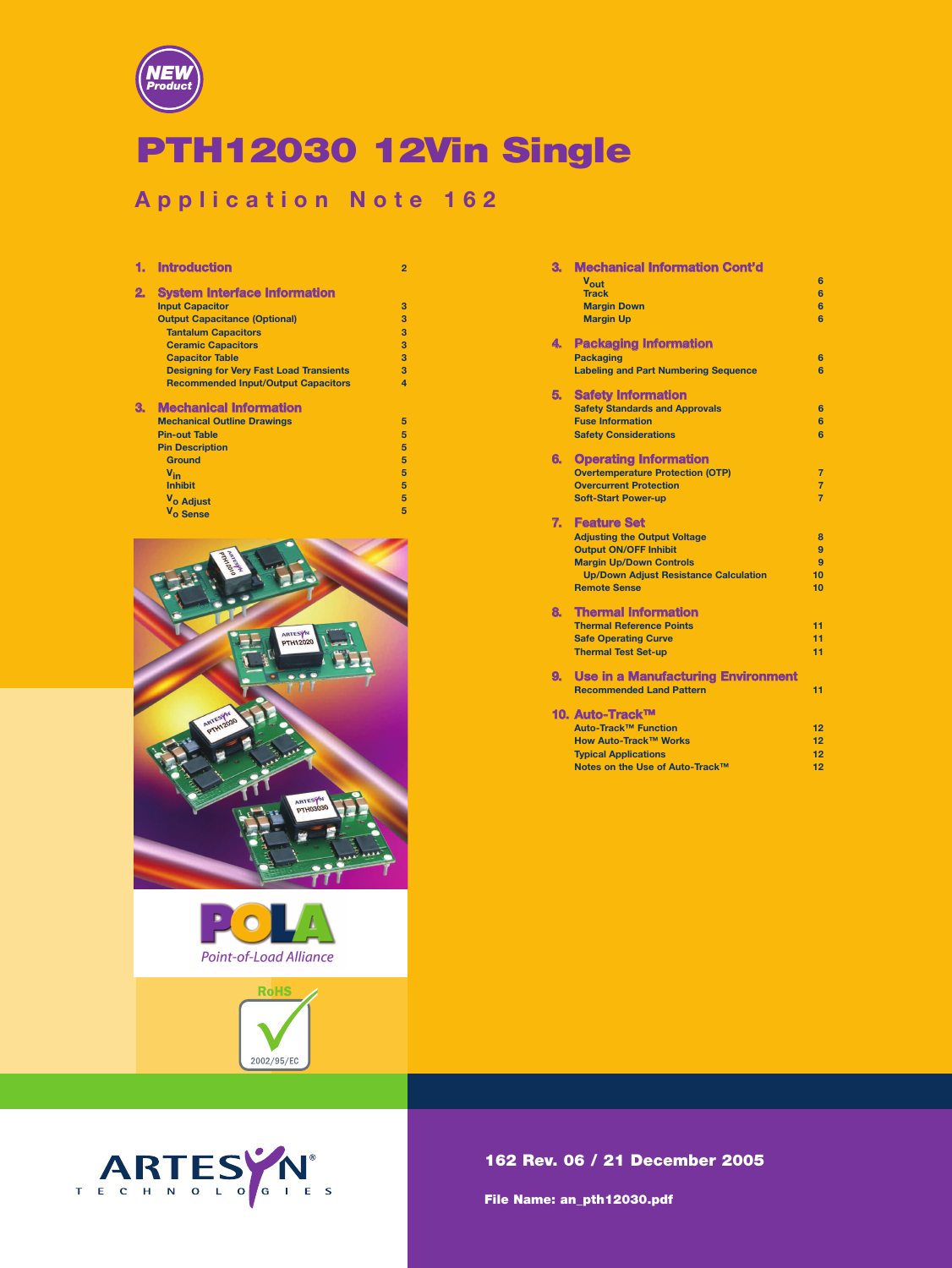# **1. Introduction**

The PTH family of non-isolated, wide-output adjust power modules from Artesyn Technologies are optimized for applications that require a flexible, high performance module that is small in size. These products are part of the "Point-of-Load Alliance" (POLA), which ensures compatible footprint, interoperability and true second sourcing for customer design flexibility. The POLA is a collaboration between Artesyn Technologies, Astec Power and Texas Instruments to offer customers advanced non-isolated modules that provide the same functionality and form factor. Product series covered by the alliance includes the PTHxx050W (6 A), PTHxx060W (10 A), PTHxx010W (15/12 A), PTHxx020W (22/18 A), and the PTHxx030W (30/26 A).

From the basic, "Just Plug it In" functionality of the 6 A modules, to the 30 A rated feature-rich PTHxx030W, series these products were designed to be very flexible, yet simple to use. The features vary with each product series. Table 1 provides a quick reference to the available features by series and input bus voltage.

For simple point-of-use applications, the PTHxx050W series provides operating features such as an ON/OFF inhibit, output voltage trim, pre-bias start-up (3.3/5 V input only), and overcurrent protection. The PTHxx060W (10 A), and PTHxx010W (15/12 A) series add an output voltage sense, and margin up/down controls. The higher output current, PTHxx020W and PTHxx030W series also incorporates overtemperature and shutdown protection. All of the products referenced in Table 1 include Auto-Track™.

This is a feature unique to the PTH family, and was specifically designed to simplify the task of sequencing the supply voltage in a power system. These and other features are described in the following sections.

| <b>SERIES</b> | <b>INPUT</b><br><b>BUS</b> | $I_{\text{OUT}}$ | <b>ADJUST</b><br><b>TRIM</b> | <b>ON/OFF</b><br><b>INHIBIT</b> | <b>OVER-</b><br><b>CURRENT</b> | <b>PRE-BIAS</b><br><b>START-UP TRACKTM*</b> | <b>AUTO-</b> | <b>MARGIN</b><br><b>UP/DOWN</b> | <b>OUTPUT</b><br><b>SENSE</b> | <b>THERMAL</b><br><b>SHUTDOWN</b> |
|---------------|----------------------------|------------------|------------------------------|---------------------------------|--------------------------------|---------------------------------------------|--------------|---------------------------------|-------------------------------|-----------------------------------|
|               | 3.3V                       | 6 A              |                              |                                 |                                |                                             |              |                                 |                               |                                   |
| PTHxx050      | 5 V                        | 6 A              |                              |                                 |                                |                                             |              |                                 |                               |                                   |
|               | 12 V                       | 6 A              |                              |                                 |                                |                                             |              |                                 |                               |                                   |
| PTHxx060      | $3.3/5$ V                  | 10 A             |                              |                                 |                                |                                             |              |                                 |                               |                                   |
|               | 12 V                       | 10 A             |                              |                                 |                                |                                             |              |                                 |                               |                                   |
| PTHxx010      | $3.3/5$ V                  | 15A              |                              |                                 |                                | $\bullet$                                   |              |                                 |                               |                                   |
|               | 12 V                       | 12A              |                              |                                 |                                |                                             |              |                                 |                               |                                   |
|               | $3.3/5$ V                  | 22 A             |                              |                                 |                                |                                             |              |                                 |                               |                                   |
| PTHxx020      | 12 V                       | 18 A             |                              |                                 |                                |                                             |              |                                 |                               |                                   |
| PTHxx030      | $3.3/5$ V                  | 30 A             |                              |                                 |                                |                                             |              |                                 |                               |                                   |
|               | 12 V                       | 26 A             |                              |                                 |                                |                                             |              |                                 |                               |                                   |

**Table 1 - Operating Features by Series and Input Bus Voltage**

### **RoHS Compliance Ordering Information**

| PTH12030WAST | To order Pb-free (RoHS compatible)   |
|--------------|--------------------------------------|
|              | surface-mount parts replace the      |
| <b>RoHS</b>  | mounting option 'S' with 'Z', e.g.   |
|              | PTH12030WAZT. To order Pb-free       |
|              | (RoHS compatible) through-hole part  |
|              | replace the mounting option 'H' with |
|              | 'D', e.g. PTH12030WADT.              |



\*Auto-track™ is a trade mark of Texas Instruments

parts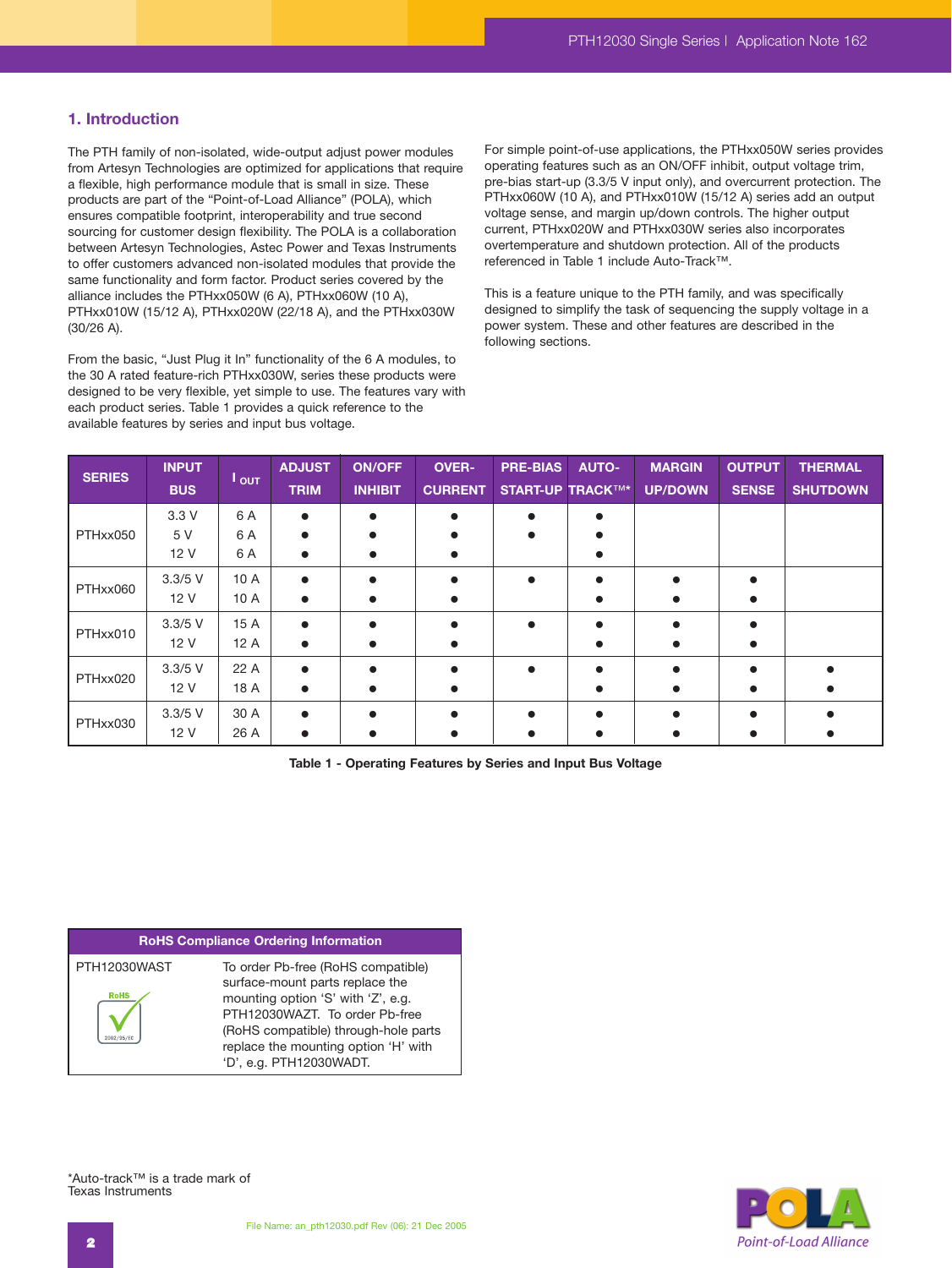# **2. System Interface Information**

# **2.1 Input Capacitor**

The recommended input capacitor(s) is determined by the 560  $\mu$ F(3) minimum capacitance and 500 mA rms minimum ripple current rating.

Ripple current, less than 100 m $\Omega$  equivalent series resistance (ESR), and temperature are major considerations when selecting input capacitors. Unlike polymer-tantalum capacitors, regular tantalum capacitors are not recommended for the input bus. These capacitors require a recommended minimum voltage rating of 2 x (max. dc voltage + ac ripple). This is standard practice to ensure reliability. There were no tantalum capacitors, with sufficient voltage rating, found to meet this requirement<sup>(1)</sup>. When the operating temperature is below 0 ºC, the ESR of aluminum electrolytic capacitors increases. For these applications Os-Con, polymer-tantalum, and polymertantalum types should be considered.

Adding one or two ceramic capacitors to the input will further reduce high-frequency reflected ripple current<sup>(4)</sup>.

# **2.2 Output Capacitance (Optional)**

For applications with load transients (sudden changes in load current), regulator response will benefit from an external output capacitance. The recommended output capacitance of 330 µF will allow the module to meet its transient response specification (see product datasheet). For most applications, a high quality computergrade aluminum electrolytic capacitor is most suitable. These capacitors provide adequate decoupling over the frequency range, 2 kHz to 150 kHz, and are suitable when ambient temperatures are above 0 ºC. For operation below 0 ºC, tantalum, ceramic or Os-Con type capacitors are recommended. When using one or more nonceramic capacitors, the calculated equivalent ESR should be no lower than 4 mΩ (7 mΩ using the manufacturer's maximum ESR for a single capacitor). A list of preferred low-ESR type capacitors are identified in Table 2.

### **2.2.1 Tantalum Capacitors**

Tantalum type capacitors can be used at both the input and output, and are recommended for applications where the ambient operating temperature can be less than 0 ºC. The AVX TPS, Sprague 593D/594/595 and Kemet T495/T510 capacitor series are suggested over many other tantalum types due to their higher rated surge, power dissipation, and ripple current capability. As a caution many general purpose tantalum capacitors have considerably higher ESR, reduced power dissipation and lower ripple current capability. These capacitors are also less reliable as they have lower power dissipation and surge current ratings. Tantalum capacitors that do not have a stated ESR or surge current rating are not recommended for power applications. When specifying Os-Con and polymer tantalum capacitors for the output, the minimum ESR limit will be encountered well before the maximum capacitance value is reached.

### **2.2.2 Ceramic Capacitors**

Above 150 kHz the performance of aluminum electrolytic capacitors becomes less effective. To further improve the reflected input ripple current or the output transient response, multilayer ceramic capacitors can also be added. Ceramic capacitors have very low ESR and their resonant frequency is higher than the bandwidth of the regulator. When used on the output their combined ESR is not critical as long as the total value of ceramic capacitance does not exceed 300 µF. Also, to prevent the formation of local resonances, do not place more than five identical ceramic capacitors in parallel with values of 10 µF or greater.

### **2.2.3 Capacitor Table**

Table 2 identifies the characteristics of capacitors from a number of vendors with acceptable ESR and ripple current (rms) ratings. The recommended number of capacitors required at both the input and output buses is identified for each capacitor type.

This is not an extensive capacitor list. Capacitors from other vendors are available with comparable specifications. Those listed are for guidance. The RMS ripple current rating and ESR (at 100 kHz) are critical parameters necessary to insure both optimum regulator performance and long capacitor life*.*

# **2.2.4 Designing for Very Fast Load Transients**

The transient response of the dc-dc converter has been characterized using a load transient with a di/dt of 1 A/µs. The typical voltage deviation for this load transient is given in the datasheet specification table using the optional value of output capacitance. As the di/dt of a transient is increased, the response of a converter's regulation circuit ultimately depends on its output capacitor decoupling network. This is an inherent limitation with any dc-dc converter once the speed of the transient exceeds its bandwidth capability. If the target application specifies a higher di/dt or lower voltage deviation, the requirement can only be met with additional output capacitor decoupling. In these cases special attention must be paid to the type, value and ESR of the capacitors selected.

If the transient performance requirements exceed that specified in the datasheet, or the total amount of load capacitance is above 3,000 µF the selection of output capacitors becomes more important.

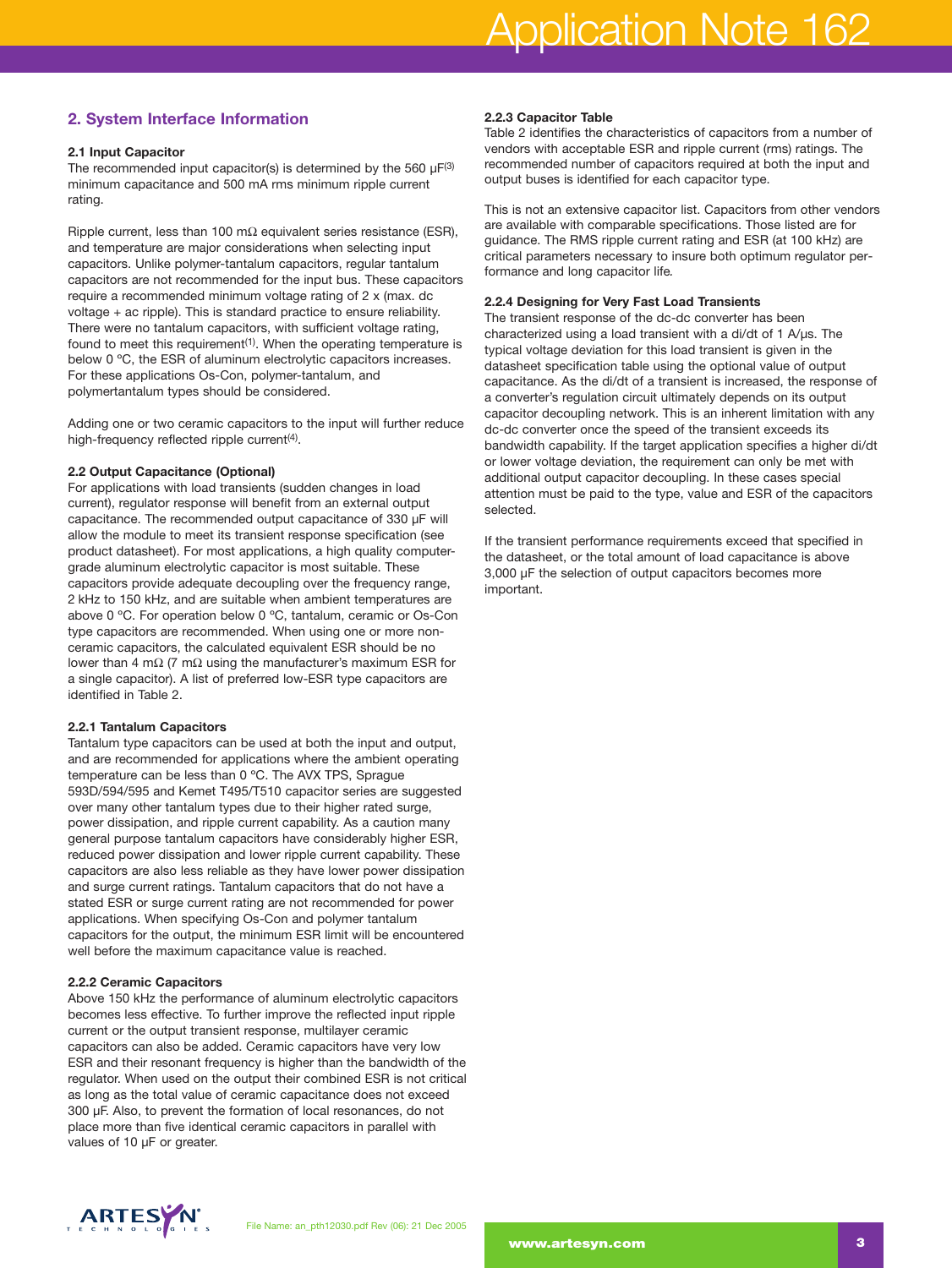| <b>CAPACITOR</b>                                            |                                  |                             | <b>CAPACITOR CHARACTERISTICS</b>                                      |                                                        |                                                                               |                                                   | <b>QUANTITY</b>                                              |                                                                          |
|-------------------------------------------------------------|----------------------------------|-----------------------------|-----------------------------------------------------------------------|--------------------------------------------------------|-------------------------------------------------------------------------------|---------------------------------------------------|--------------------------------------------------------------|--------------------------------------------------------------------------|
| VENDOR/<br><b>SERIES</b>                                    | <b>WORKING</b><br><b>VOLTAGE</b> | <b>VALUE</b><br>$(\mu F)$   | MAX. ESR<br><b>AT 100 kHz</b>                                         | <b>MAX RIPPLE</b><br><b>CURRENT AT</b><br>85 °C (Irms) | <b>PHYSICAL</b><br>SIZE (MM)<br>$(L \times W)$                                | <b>INPUT</b><br><b>BUS</b>                        | <b>OPTIONAL</b><br><b>OUTPUT</b><br><b>BUS</b>               | <b>VENDOR</b><br><b>PART</b><br><b>NUMBER</b>                            |
| Panasonic,<br>FC (Radial)<br>FK (SMD)<br>FK (SMD)           | 10 V<br>16 V<br>16 V<br>16 V     | 560<br>1500<br>1500<br>2200 | $0.090 \Omega$<br>$0.043 \Omega$<br>$0.060 \Omega$<br>$0.060\ \Omega$ | 900 mA<br>1690 mA<br>1100 mA<br>1100 mA                | $10.0 \times 12.5$<br>$16.0 \times 15.0$<br>12.5 x 13.5<br>12.5 x 13.5        | 3<br>$\mathbf{1}$<br>$\mathbf{1}$<br>$\mathbf{1}$ | $\mathbf{1}$<br>$\mathbf{1}$<br>$\mathbf{1}$<br>$\mathbf{1}$ | EEUFC1A561<br>EEUFC1C152S<br>EEVFK1C152Q<br>EEVFK1A222Q                  |
| United Chemi-Con<br>FX (Radial)<br>PXA (SMD)<br>LXZ (Radial | 6.3 V<br>6.3 V<br>10 V<br>10 V   | 1000<br>820<br>680<br>1000  | $0.013 \Omega$<br>$0.010 \Omega$<br>$0.090\ \Omega$<br>$0.068 \Omega$ | 4935 mA<br>5500 mA<br>>900 mA<br>1050 mA               | $10.0 \times 10.5$<br>$10.0 \times 12.2$<br>10.0 x 12.2<br>$10.0 \times 16.0$ | 2<br>$\overline{c}$<br>3<br>$\overline{2}$        | $\leq$ 2<br>$\leq$ 2<br>1<br>$\mathbf{1}$                    | 6FX1000M<br>PXA63VC820MJ12TP<br>LXZ10VB681M10X12LL<br>LXZ10VB102M10X16LL |
| Nichicon<br>HD (Radial)<br>PM (Radial)                      | 6.3 V<br>10 V                    | 1000<br>1500                | $0.053 \Omega$<br>$0.050 \Omega$                                      | 1030 mA<br>1060 mA                                     | $10.0 \times 12.5$<br>16.0 x 15.0                                             | 2<br>$\mathbf{1}$                                 | 1<br>$\mathbf{1}$                                            | UHD0H102MPR<br>UPM1A152MHH6                                              |
| Panasonic,<br>Poly-Aluminum<br>WA (SMD)<br>S/SE (SMD)       | 6.3 V<br>6.3 V                   | 560<br>180                  | $0.020 \Omega$<br>$0.005 \Omega$                                      | 5100 mA<br>4000 mA                                     | $10.0 \times 10.2$<br>$7.3 \times 4.3$                                        | 3<br>N/R                                          | $\leq 4$<br>$\leq 1$                                         | EEFWA0J561P<br>EEFSE0J181R                                               |
| SANYO Os-Con<br>SP (Radial)<br>SVP (SMD)                    | 10 V<br>6.3 V                    | 470<br>820                  | $0.015 \Omega$<br>$0.012 \Omega$                                      | 4500 mA<br>5440 mA                                     | $10.0 \times 10.5$<br>$10.0 \times 12.7$                                      | 3(1)<br>2                                         | $\leq$ 3<br>$\leq$ 2                                         | 10SP470M<br>6SVP820M                                                     |
| <b>AVX Tantalum</b><br>TPS (SMT)                            | 10 V<br>10 V                     | 470<br>470                  | $0.045 \Omega$<br>$0.060 \Omega$                                      | 1723 mA<br>1826 mA                                     | $7.3 \times 5.7$<br>$7.3 \times 5.7$                                          | 3(1)<br>3(1)                                      | $\leq 5$<br>$\leq 5$                                         | TPSE477M010R0045<br>TPSV477M010R0060                                     |
| Kemet (SMD)<br>T520 Poly-Tant<br>T530 Poly-Tant/<br>Organic | 6.3 V<br>10 V<br>6.3 V           | 470<br>330<br>470           | $0.018 \Omega$<br>$0.015 \Omega$<br>$0.012 \Omega$                    | >1200 mA<br>>3800 mA<br>4200 mA                        | $7.3 \times 4.3$<br>$7.3 \times 4.3$<br>$7.3 \times 4.3$                      | 3(1)<br>5<br>3(1)                                 | $\leq 5$<br>$\leq$ 3<br>$\leq$ 2                             | T520X477M006SE018<br>T530X337M010AS<br>T530X477M006AS                    |
| Vishay-Sprague<br>595D (SMD)<br>94SA (Radial)               | 10 V<br>16 V                     | 470<br>2200                 | $0.100 \Omega$<br>$0.015 \Omega$                                      | 1440 mA<br>9740 mA                                     | $7.2 \times 6.0$<br>16.0 x 25.0                                               | 3(1)<br>$\mathbf{1}$                              | $\leq 5$<br>$\leq$ 3                                         | 595D477X0010R2T<br>94SA108X0016HBP                                       |
| Kemet, Ceramic<br>X5R (SMD)                                 | 16 V<br>6.3 V                    | 10<br>47                    | $0.002 \Omega$<br>$0.002 \Omega$                                      |                                                        | 1210 case<br>3225 mm                                                          | 1(2)<br>1(2)                                      | $\leq 5$<br>$\leq 5$                                         | C1210C106M4PAC<br>C1210C476K9PAC                                         |
| Murata, Ceramic<br>X5R (SMD)                                | 6.3 V<br>6.3 V<br>16 V<br>16 V   | 100<br>47<br>22<br>10       | $0.002 \Omega$                                                        |                                                        | 1210 case<br>3225 mm                                                          | 1(2)<br>1(2)<br>1(2)                              | $\leq$ 3<br>$\leq 5$<br>$\leq 5$<br>$\leq 5$                 | GRM32ER60J107M<br>GRM32ER60J476M<br>GRM32ER61C226K<br>GRM32DR61C106      |
| TDK, Ceramic<br>X5R (SMD)                                   | 6.3 V<br>6.3 V<br>16 V<br>16s V  | 100<br>47<br>22<br>10       | $0.002 \Omega$                                                        |                                                        | 1210 case<br>3225 mm                                                          | 1(2)<br>1(2)<br>1(2)<br>1(2)                      | $\leq 3$<br>$\leq 5$<br>$\leq 5$<br>$\leq 5$                 | C3225XR0J107MT<br>C3225XR0J476MT<br>C3225XR1C226MT<br>C3225XR1C106MT     |

(1) N/R –Not recommended. The voltage rating does not meet the minimum operating limits.

(2) The voltage rating of this capacitor only allows it to be used for output voltages that are equal to or less than 5.1V.

(3) Total capacitance of 540 µF is acceptable based on the combined ripple current rating.

(4) Small ceramic capacitors may used to complement electrolytic types at the input to further reduce high-frequency ripple current.

**Table 2 - Recommended Input/Output Capacitors**

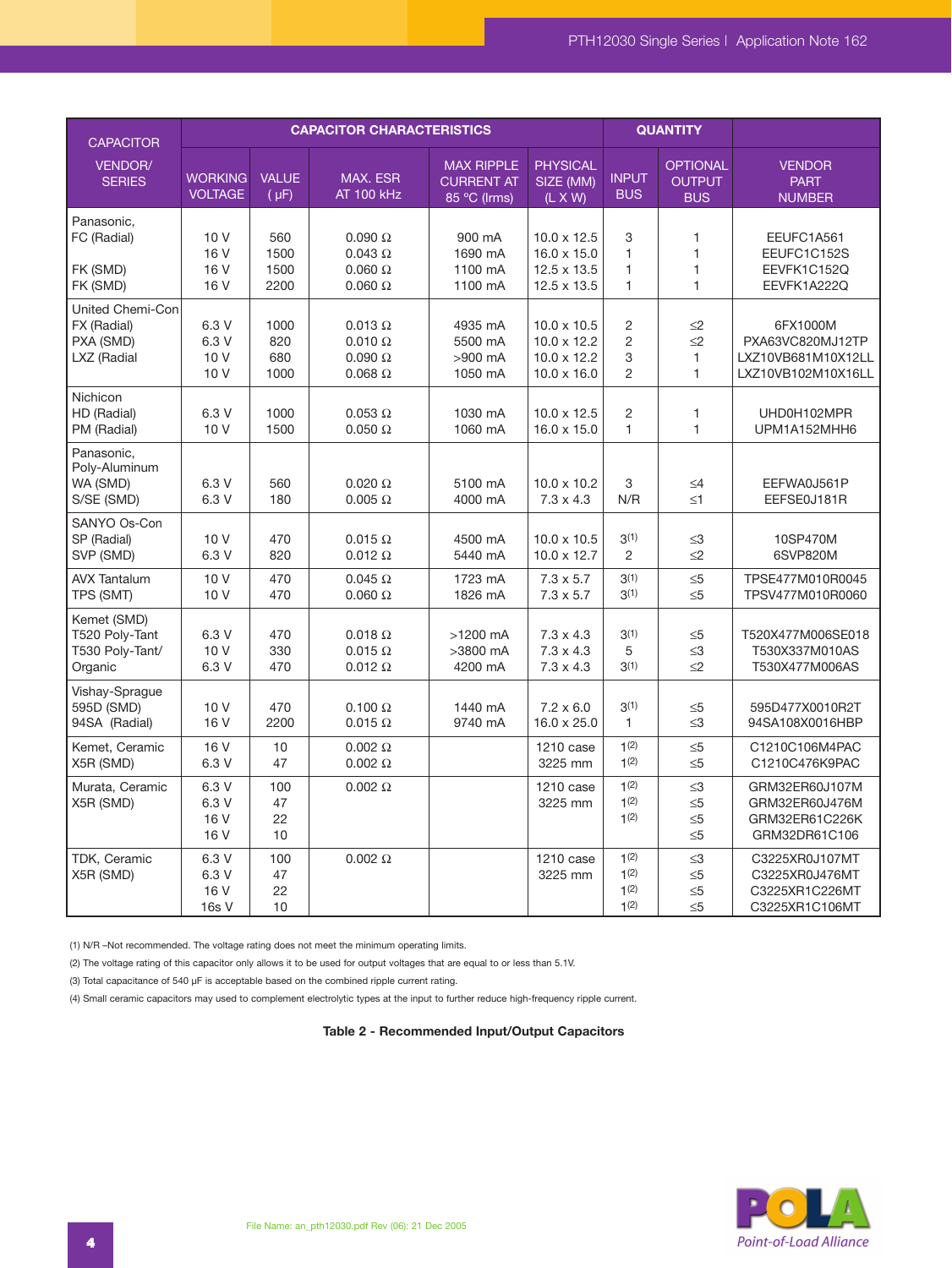# pplication Note 162

# **3. Mechanical Information**



**Figure 1 - Plated Through-Hole Mechanical Drawing**



**Figure 2 - Surface Mount Mechanical Drawing**

### **3.2 Pin-out Table**

| <b>PIN CONNECTIONS</b> |                  |  |  |  |
|------------------------|------------------|--|--|--|
| <b>PIN NUMBER</b>      | <b>FUNCTION</b>  |  |  |  |
| 1                      | Ground           |  |  |  |
| 2                      | $V_{in}$         |  |  |  |
| 3                      | Ground           |  |  |  |
| 4                      | Inhibit          |  |  |  |
| 5                      | Vo Adjust        |  |  |  |
| 6                      | Vo Sense         |  |  |  |
| 7                      | Ground           |  |  |  |
| 8                      | $V_{\text{out}}$ |  |  |  |
| 9                      | $V_{\text{out}}$ |  |  |  |
| 10                     | Ground           |  |  |  |
| 11                     | <b>Track</b>     |  |  |  |
| 12                     | Margin Down      |  |  |  |
| 13                     | Margin Up        |  |  |  |

**Table 3 - Pin Connections**

### **3.3 Pin Description**

### **3.3.1 Ground**

This is the common ground connection for the  $V_{in}$  and  $V_{out}$  power connections. It is also the 0 Vdc reference for the control inputs.

# **3.3.2 Vin**

The positive input voltage power node to the module, which is referenced to common GND.

### **3.3.3 Inhibit**

The Inhibit pin is an open-collector/drain negative logic input that is referenced to GND. Applying a low level ground signal to this input disables the module's output and turns off the output voltage. When the Inhibit control is active, the input current drawn by the regulator is significantly reduced. If the Inhibit pin is left open-circuit, the module will produce an output whenever a valid input source is applied.

### **3.3.4 V<sub>o</sub> Adjust**

A 1% tolerance (or better) resistor must be connected directly between this pin and the output ground (pin 7) to set the output voltage to a value higher than its lowest value. The set point range is from 1.2 Vdc to 5.5 Vdc for the 'W' Suffix model and 0.8 Vdc to 1.8 Vdc for the 'L' Suffix model. The resistor required for a given output voltage may be calculated from the equations in Section 7.1. If left open-circuit the output voltage will default to its lowest value. For further information on output voltage adjustment please see Section 7.

The specification table gives the preferred resistor values for a number of standard output voltages.

### **3.3.5 Vo Sense**

The sense input allows the regulation circuit to compensate for voltage drop between the module and the load. For optimal voltage accuracy  $V_0$  Sense should be connected to  $V_{\text{out}}$ . It can also be left disconnected.

# **3.3.6 Vout**

The regulated positive power output with respect to the GND node.

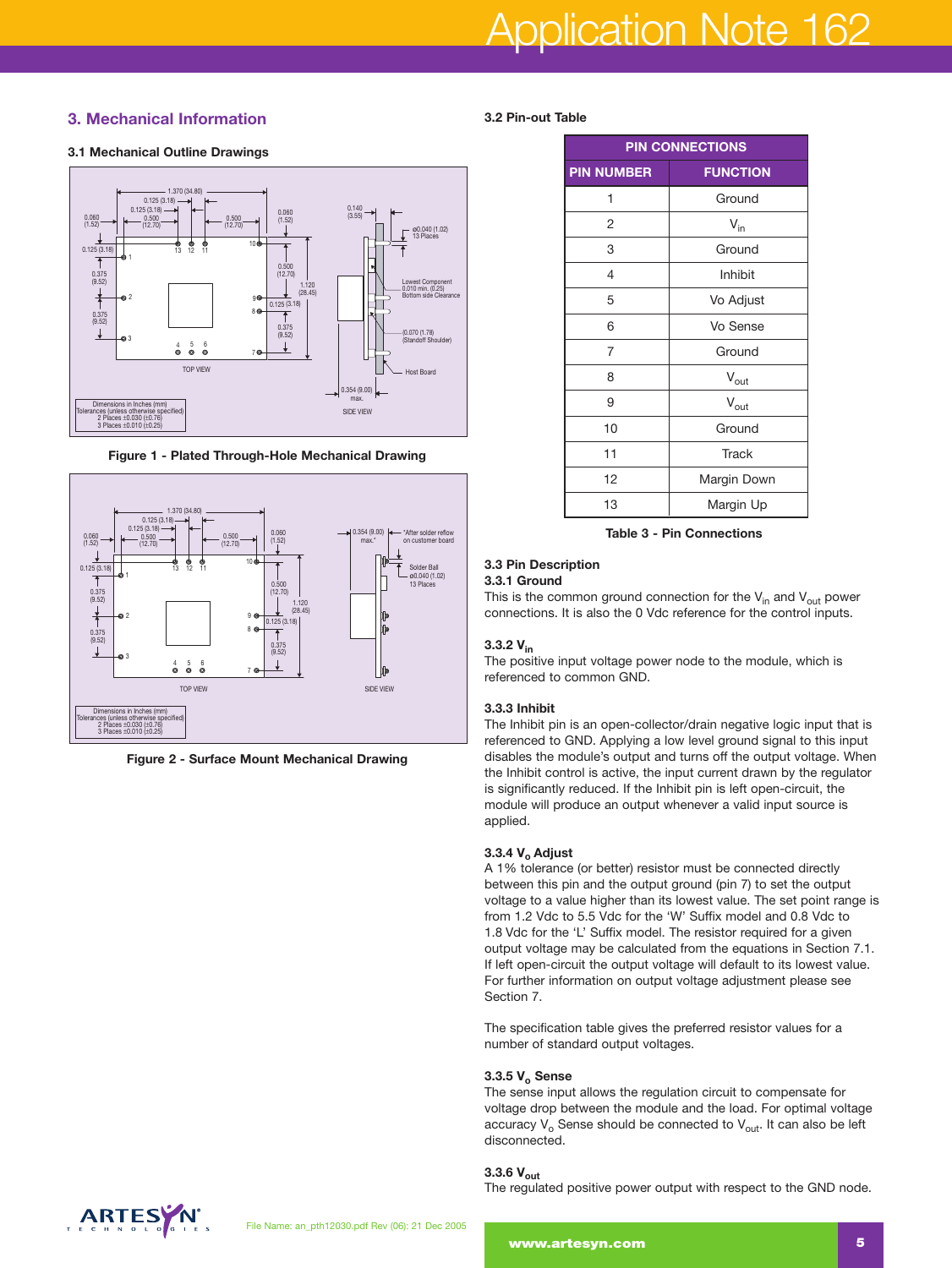### **3.3.7 Track**

This is an analog control input that enables the output voltage to follow an external voltage. This pin becomes active typically 20 ms after the input voltage has been applied, and allows direct control of The output voltage from 0 V up to the nominal set-point voltage. Within this range the output will follow the voltage at the Track pin on a volt-for-volt basis. When the control voltage is raised above this range, the module regulates at its set-point voltage. The feature allows the output voltage to rise simultaneously with other modules powered from the same input bus. If unused, this input should be connected to Vin.

Note: Due to the under-voltage lockout feature, the output of the module cannot follow its own input voltage during power-up. For more information, consult Section 10.

### **3.3.8 Margin Down**

When this input is asserted to GND, the output voltage is decreased by 5% from the nominal. The input requires an open-collector (opendrain) interface. It is not TTL compatible. A lower percent change can be accomodated with a series resistor, see Section 7.3.

### **3.3.9 Margin Up**

When this input is asserted to GND, the output voltage is increased by 5%. The input requires an open-collector (open-drain) interface. It is not TTL compatible. The percent change can be reduced with a series resistor, see Section 7.3.

### **4. Packaging Information**

### **4.1 Packaging**

The PTH12030 are available in trays of 12 units and tape and reel format in quantities of 125 units per reel.

Tray and tape dimensions including pick point are shown in the following diagrams.



**Figure 3 - Tape Dimensions**



**Figure 4 - Tray**

### **4.2 Labeling and Part Numbering Sequence**

All units in the series will be clearly marked to allow ease of identification for the end user. Figure 5 gives details of all the models.



**Figure 5 - PTH12030 Part Numbering**

### **5. Safety Information**

#### **5.1 Safety Standards and Approvals**

All models will have full international safety approval including EN60950 and UL/cUL1950. Models have been submitted to independent safety agencies for approval.

#### **5.2 Fuse Information**

Any suitable value fuse (based on the input ratings) maybe used in the unearthed input line. However this is not required for compliance with safety.

### **5.3 Safety Considerations**

The converter must be installed as per guidelines outlined by the various safety agency approvals, if safety agency approval is required for the overall system.

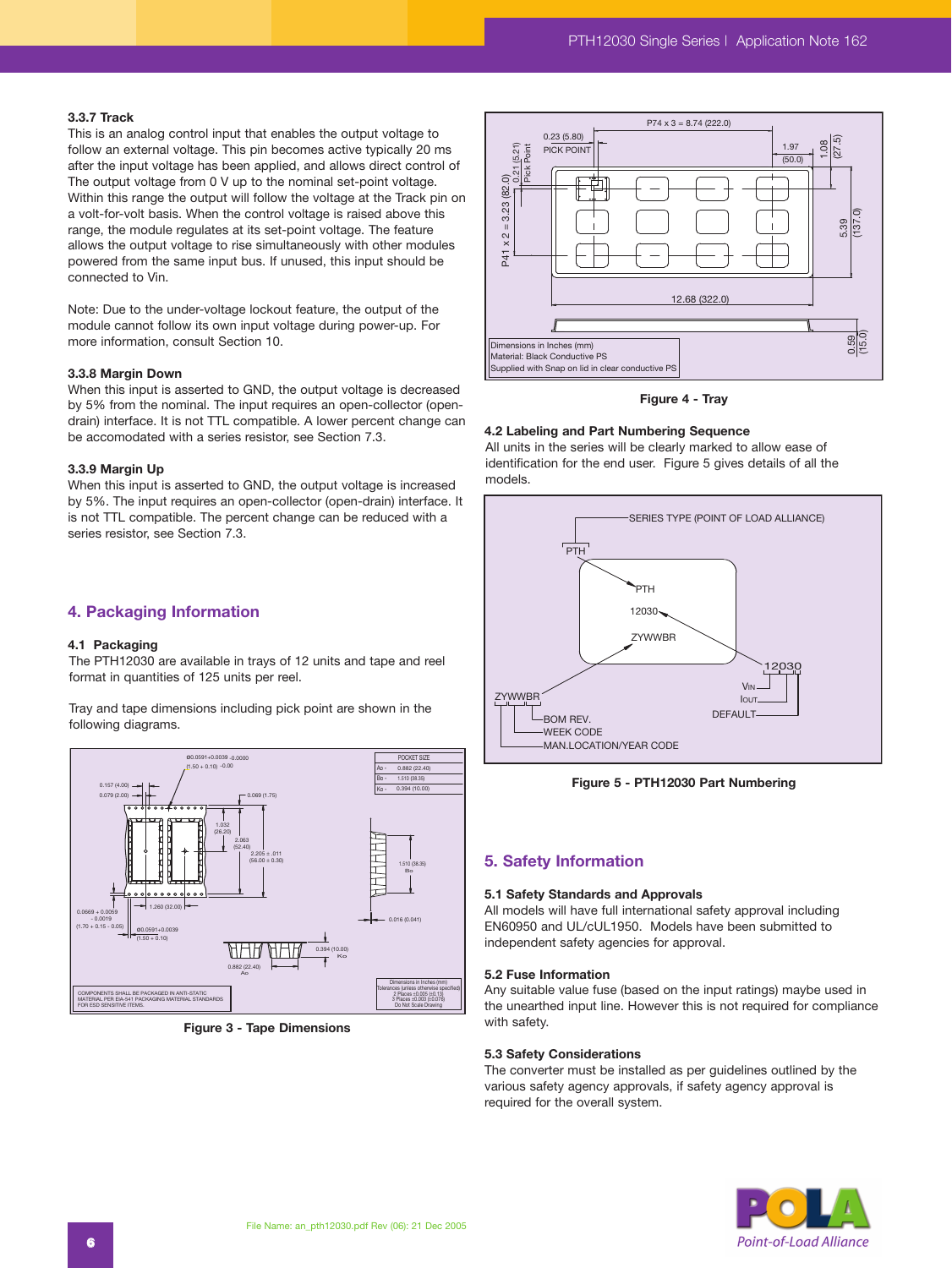# Application Note 162

# **6. Operating Information**

# **6.1 Overtemperature Protection (OTP)**

Only the PTHxx020 and PTHxx030 series of products have overtemperature protection. These products have an on-board temperature sensor that protects the module's internal circuitry against excessively high temperatures. A rise in the internal temperature may be the result of a drop in airflow, or a high ambient temperature. If the internal temperature exceeds the OTP threshold (see datasheet specifications), the module's Inhibit control is automatically pulled low. This disables the regulator allowing the output voltage to drop to zero. (The external output capacitors will be discharged by the load circuit). The recovery is automatic, and begins with a soft-start power-up. It occurs when the the sensed temperature decreases by about 10 °C below the trip point.

Note: The overtemperature protection is a last resort mechanism to prevent thermal stress to the regulator. Operation at or close to the thermal shutdown temperature is not recommended and will reduce the long-term reliability of the module. Always operate the regulator within the specified Safe Operating Area (SOA) limits for the worstcase conditions of ambient temperature and airflow.

### **6.2 Overcurrent Protection**

For protection against load faults, all modules incorporate output overcurrent protection. Applying a load that exceeds the regulator's overcurrent threshold will cause the regulated output to shut down. Following shutdown a module will periodically attempt to recover by initiating a soft-start power-up. This is described as a "hiccup" mode of operation, whereby the module continues in the cycle of successive shutdown and power-up until the load fault is removed. During this period, the average current flowing into the fault is significantly reduced. Once the fault is removed, the module automatically recovers and returns to normal operation.

### **6.3 Soft-start Power-up**

The Auto-Track feature allows the power-up of multiple PTH modules to be directly controlled from the Track pin. However in a stand-alone configuration, or when the Auto-Track feature is not being used, the Track pin should be directly connected to the input voltage, Vin (see Figure 6).



**Figure 6 - Soft-start Power-up**

When the Track pin is connected to the input voltage the Auto-Track function is permanently disengaged. This allows the module to power-up entirely under the control of its internal soft-start circuitry. When power-up is under soft-start control, the output voltage rises to the set-point at a quicker and more linear rate.





From the moment a valid input voltage is applied, the soft-start control introduces a short time delay (typically 8 ms to 15 ms) before allowing the output voltage to rise. The output then progressively rises to the module's setpoint voltage. Figure 7 shows the soft-start power-up characteristic of the 18 A output product (PTH12020W), operating from a 12 V input bus and configured for a 3.3 V output. The waveforms were measured with a 5 A resistive load, with Auto-Track disabled. The initial rise in input current when the input voltage first starts to rise is the charge current drawn by the input capacitors. Power-up is complete within 25 ms.

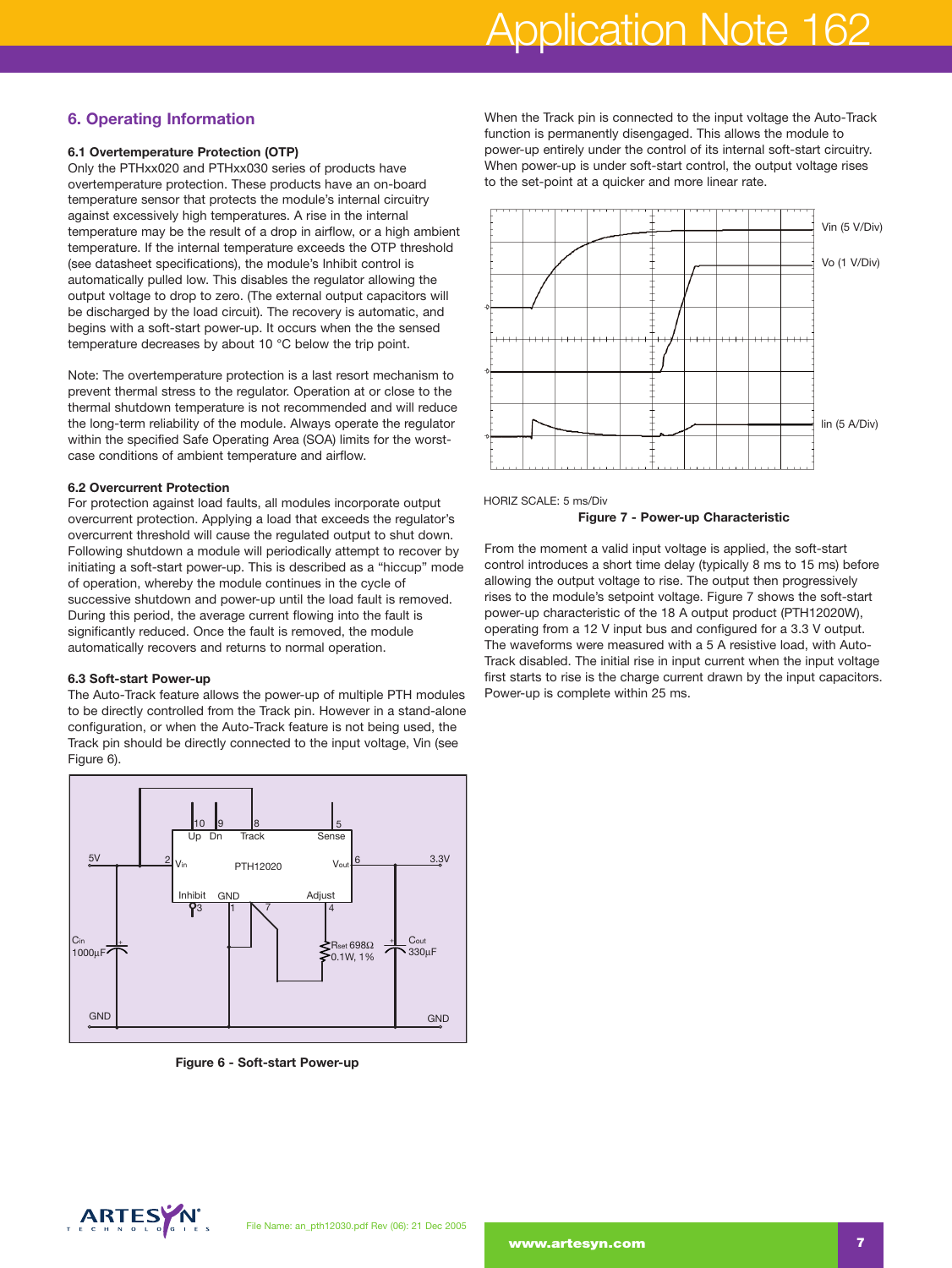# **7. Feature Set**

### **7.1 Adjusting the Output Voltage**

The Vo adjust control (pin 4) sets the output voltage of the PTH12030 product. The adjustment range is from 1.2 Vdc to 5.5 Vdc for the 'W' Suffix model and 0.8 Vdc to 1.8 Vdc for the Suffix 'L' Suffix model. The adjustment method requires the addition of a single external resistor, Rset, that must be connected directly between the Vo Adjust and GND pins1. Table 4 gives the preferred value for the external resistor for a number of standard voltages, along with the actual output voltage that this resistance value provides. djustment method require<br>tor, Rset, that must be constant tor, Rset, that must be constant<br>d GND pins<sup>1</sup>. Table 4 give<br>tor for a number of stand<br>voltage that this resistan<br>put voltages the value of<br>l using the following e or the addition computed the addition computed the connected directly<br>
Show the preferred<br>
Show the preferred<br>
Show the preferred<br>
Show the required responsive value of the required responsion<br>
Show the Show that the show

For other output voltages the value of the required resistor can either be calculated using the following equations, or simply selected from the range of values given in Tables 5A and 5B. Figure 8 shows the placement of the required resistor. ut voltages the value of the value of the value of the value spiven in Tables 5A and the required resistor.<br>  $R_{\text{set}} = 10 \text{K} \times \frac{0.8 \text{V}}{\text{V}_{\text{out}} - 1.2 \text{V}}$ <br> **Equation 1 - 'W' Su**<br>  $R_{\text{set}} = 10 \text{K} \times \frac{0.8 \text{V}}{\text{V}_{\$ value of the required resistang equations, or simply s<br>bles 5A and 5B. Figure 8<br>stor.<br> $0.8V$  - 1.82 K s<br>- 'W' Suffix Models<br>- 'W' Suffix Models<br>- 'L' Suffix Models

$$
R_{\text{set}} = 10 \text{K} \times \frac{0.8 \text{V}}{\text{V}_{\text{out}} - 1.2 \text{V}} - 1.82 \text{ K} \Omega
$$

**Equation 1 - 'W' Suffix Models** 

$$
R_{\text{set}} = 10 \text{K} \times \frac{0.8 \text{V}}{\text{V}_{\text{out}} - 0.8 \text{V}} - 7.87 \text{ K}
$$

**Equation 2 - 'L' Suffix Models**

| V <sub>out</sub> Standard | R <sub>set</sub> (Preferred Value) | $V_{\text{out}}$ (Actual) |
|---------------------------|------------------------------------|---------------------------|
| 5.0V                      | 280 $\Omega$                       | 5.009 V                   |
| 3.3V                      | 2 k $\Omega$                       | $3.294$ V                 |
| 2.5V                      | 4.32 k $\Omega$                    | 2.503 V                   |
| 2.0V                      | $8.06 \text{ k}\Omega$             | 2.010 V                   |
| 1.8V                      | 11.5 k $\Omega$                    | 1.801 V                   |
| 1.5V                      | 24.3 k $\Omega$                    | 1.506 V                   |
| 1.2V                      | Open                               | 1.200 V                   |

Table 4A - Preferred Values of R<sub>set</sub> for Standard Output Voltages **'W' Suffix Models**

| V <sub>out</sub> Standard | R <sub>set</sub> (Pref'd Value) | $V_{\text{out}}$ (Actual) |
|---------------------------|---------------------------------|---------------------------|
| 1.8V                      | 130 $\Omega$                    | 1.800 V                   |
| 1.5V                      | 3.57 k $\Omega$                 | 1.499 V                   |
| 1.2V                      | 12.1 $k\Omega$                  | 1.201 V                   |
| 1.1V                      | 18.7 k $\Omega$                 | 1.101V                    |
| 1.0V                      | 32.4 $k\Omega$                  | 0.999V                    |
| 0.9 V                     | 71.5 k $\Omega$                 | 0.901V                    |
| 0.8V                      | Open                            | 0.800V                    |

| Table 4B - Preferred Values of R <sub>set</sub> for Standard Output Voltages |  |
|------------------------------------------------------------------------------|--|
| 'L' Suffix Models                                                            |  |



**Figure 8 - Adjust Resistor Placement**

# **OUTPUT VOLTAGE SET-POINT RESISTOR VALUES**

| Va Req'd | <b>Rset</b>               | Va Req'd | <b>Rset</b>            | Va Req'd | <b>Rset</b>    |
|----------|---------------------------|----------|------------------------|----------|----------------|
| 1.200    | Open                      | 2.15     | 6.6 k $\Omega$         | 3.40     | 1.82 $k\Omega$ |
| 1.225    | 318 $k\Omega$             | 2.20     | 6.18 $k\Omega$         | 3.45     | 1.74 $k\Omega$ |
| 1.250    | 158 k $\Omega$            | 2.25     | 5.8 $k\Omega$          | 3.50     | 1.66 $k\Omega$ |
| 1.275    | 105 k $\Omega$            | 2.30     | $5.45\;k\Omega$        | 3.55     | 1.58 $k\Omega$ |
| 1.300    | 78.2 kΩ                   | 2.35     | 5.14 $k\Omega$         | 3.60     | 1.51 $k\Omega$ |
| 1.325    | 62.2 $k\Omega$            | 2.40     | 4.85 $k\Omega$         | 3.70     | 1.38 $k\Omega$ |
| 1.350    | 51.5 $k\Omega$            | 2.45     | 4.85 $k\Omega$         | 3.80     | 1.26 $k\Omega$ |
| 1.375    | 43.9 $k\Omega$            | 2.50     | 4.33 $k\Omega$         | 3.90     | 1.14 $k\Omega$ |
| 1.400    | 38.2 kΩ                   | 2.55     | 4.11 $k\Omega$         | 4.00     | 1.04 $k\Omega$ |
| 1.425    | 33.7 $k\Omega$            | 2.60     | $3.89 k\Omega$         | 4.10     | 939 $\Omega$   |
| 1.450    | $30.2 \; k\Omega$         | 2.65     | $3.70 \text{ k}\Omega$ | 4.20     | 847 Ω          |
| 1.475    | $27.3 k\Omega$            | 2.70     | $3.51 k\Omega$         | 4.30     | 761 Ω          |
| 1.50     | 24.8 kΩ                   | 2.75     | 3.34 $k\Omega$         | 4.40     | 680 Ω          |
| 1.55     | 21.0 kΩ                   | 2.80     | $3.18 k\Omega$         | 4.50     | $604 \Omega$   |
| 1.60     | 18.2 $k\Omega$            | 2.85     | $3.03 k\Omega$         | 4.60     | 533 $\Omega$   |
| 1.65     | 16.0 $k\Omega$            | 2.90     | 2.89 $k\Omega$         | 4.70     | 466 $\Omega$   |
| 1.70     | 14.2 kΩ                   | 2.95     | 2.75 k $\Omega$        | 4.80     | 402 $\Omega$   |
| 1.75     | 12.7 $k\Omega$            | 3.00     | 2.62 k $\Omega$        | 4.90     | 342 $\Omega$   |
| 1.80     | 11.5 k $\Omega$           | 3.05     | 2.50 k $\Omega$        | 5.00     | 285 $\Omega$   |
| 1.85     | 10.5 k $\Omega$           | 3.10     | 2.39 k $\Omega$        | 5.10     | 231 $\Omega$   |
| 1.90     | $9.61 k\Omega$            | 3.15     | 2.28 k $\Omega$        | 5.20     | 180 $\Omega$   |
| 1.95     | $8.85 \text{ k}\Omega$    | 3.20     | 2.18 k $\Omega$        | 5.30     | 131 $\Omega$   |
| 2.00     | 8.18 $k\Omega$            | 3.25     | 2.08 $k\Omega$         | 5.40     | $85\ \Omega$   |
| 2.05     | $7.59 \text{ k}\Omega$    | 3.30     | 1.99 $k\Omega$         | 5.50     | 41 $\Omega$    |
| 2.10     | $7.07\; \mathrm{k}\Omega$ | 3.35     | 1.90 k $\Omega$        |          |                |

**Table 5A - Output Voltage Set-point Resistor Values for Suffix 'W' Model**

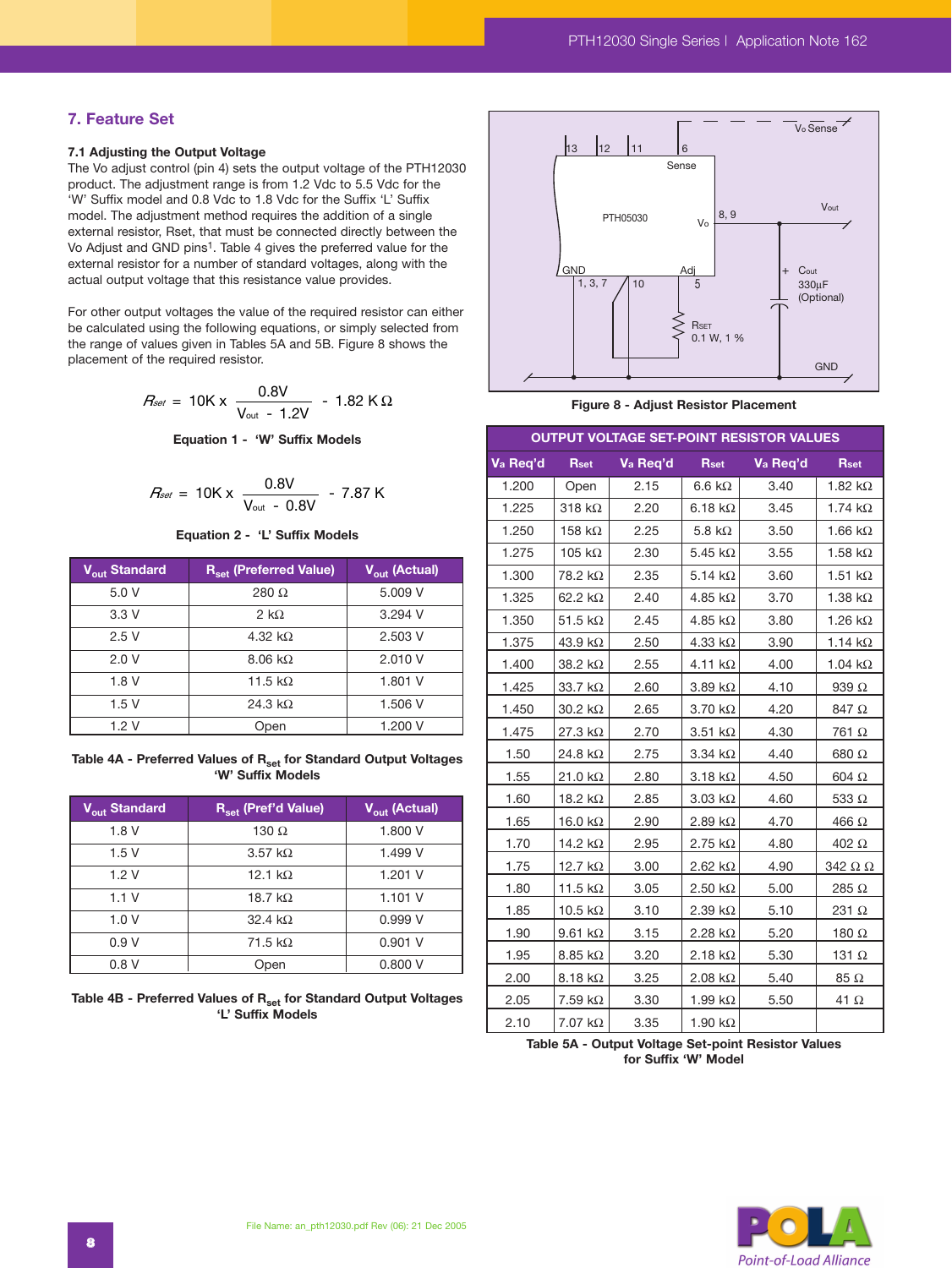# Application Note 162

| <b>OUTPUT VOLTAGE SET-POINT RESISTOR VALUES</b> |                 |          |                 |          |                        |  |
|-------------------------------------------------|-----------------|----------|-----------------|----------|------------------------|--|
| Va Req'd                                        | <b>Rset</b>     | Va Reg'd | <b>Rset</b>     | Va Reg'd | <b>Rset</b>            |  |
| 0.800                                           | Open            | 1.100    | 18.8 k $\Omega$ | 1.400    | 5.46 k $\Omega$        |  |
| 0.825                                           | 312 k $\Omega$  | 1.125    | 16.7 k $\Omega$ | 1.425    | 4.93 k $\Omega$        |  |
| 0.850                                           | 152 k $\Omega$  | 1.150    | 15 k $\Omega$   | 1.450    | 4.44 k $\Omega$        |  |
| 0.875                                           | 98.8 k $\Omega$ | 1.175    | 13.5 k $\Omega$ | 1.475    | 3.98 $k\Omega$         |  |
| 0.900                                           | 72.1 k $\Omega$ | 1.200    | 12.1 k $\Omega$ | 1.500    | $3.56 \text{ k}\Omega$ |  |
| 0.925                                           | 56.1 k $\Omega$ | 1.225    | 11 k $\Omega$   | 1.550    | 2.80 k $\Omega$        |  |
| 0.950                                           | 45.5 k $\Omega$ | 1.250    | 9.91 k $\Omega$ | 1.600    | 2.13 k $\Omega$        |  |
| 0.975                                           | 37.8 $k\Omega$  | 1.275    | 8.97 k $\Omega$ | 1.650    | 1.54 k $\Omega$        |  |
| 1.000                                           | 32.1 k $\Omega$ | 1.300    | $8.13 k\Omega$  | 1.700    | 1.02 $k\Omega$         |  |
| 1.025                                           | 27.7 $k\Omega$  | 1.325    | 7.37 $k\Omega$  | 1.750    | $0.551 k\Omega$        |  |
| 1.050                                           | 24.1 k $\Omega$ | 1.350    | 6.68 $k\Omega$  | 1.800    | $0.130 k\Omega$        |  |
| 1.075                                           | 21.2 k $\Omega$ | 1.375    | 6.04 k $\Omega$ |          |                        |  |

### **Table 5B - Output Voltage Set-point Resistor Values for Suffix 'L' Model**

### **Notes:**

- 1 Use a 0.1 W resistor, with a tolerance of 1% (or better). Place the resistor as close to the regulator as possible. Connect the resistor directly between pins 4 and 7 using dedicated PCB traces.
- 2 Never connect capacitors from  $V_0$  Adjust to either GND or  $V_{\text{out}}$ . Any capacitance added to the  $V_0$  Adjust pin will affect the stability of the regulator.

### **7.2 Output ON/OFF Inhibit**

For applications requiring output voltage ON/OFF control,each series of the PTH family incorporates an output Inhibit control pin. The inhibit feature can be used wherever there is a requirement for the output voltage from the regulator to be turned OFF.

The power modules function normally when the Inhibit pin is left open-circuit, providing a regulated output whenever a valid source voltage is connected to  $V_{in}$  with respect to GND. Figure 9 shows the typical application of the inhibit function. Note the discrete transistor (Q1). The Inhibit control has its own internal pull-up to +Vin potential (12 V). The input is not compatible with TTL logic devices. An opencollector (or open-drain) discrete transistor is recommended for control.



**Figure 9 - Typical Application of the Inhibit Function**

Turning Q1 on applies a low voltage to the Inhibit control pin and disables the output of the module. If Q1 is then turned off, the module will execute a soft-start power-up sequence. A regulated output voltage is produced within 20 ms. Figure 10 shows the typical rise in both the output voltage and input current, following the turnoff of Q1. The turn off of Q1 corresponds to the rise in the waveform, Q1  $V_{DS}$ . The waveforms were measured with a 5 A load.



HORIZ SCALE: 10 ms/Div



### **7.3 Margin Up/Down Controls**

The PTHxx060W, PTHxx010W, PTHxx020W, and PTHxx030W module series incorporate Margin Up and Margin Down control inputs. These controls allow the output voltage set point to be momentarily adjusted<sup>(1)</sup>, either up or down, by a nominal 5%. This provides a convenient method for dynamically testing the operation of the load circuit over its power supply margin or range. The  $\pm 5\%$ change is applied to the adjusted output voltage as set by the external resistor,  $R_{\text{set}}$  at the  $V_{\Omega}$  Adjust pin.

The 5% adjustment is made by driving the appropriate margin control input directly to the GND terminal<sup>(2)</sup>. A low-leakage opendrain device, such as a MOSFET or p-channel JFET is recommended for this purpose. Adjustments of less than 5% can also be accommodated by adding series resistors to the control inputs (See Figure 11). The value of the resistor can be selected from Table 6 or calculated using the formula in Section 7.3.1.

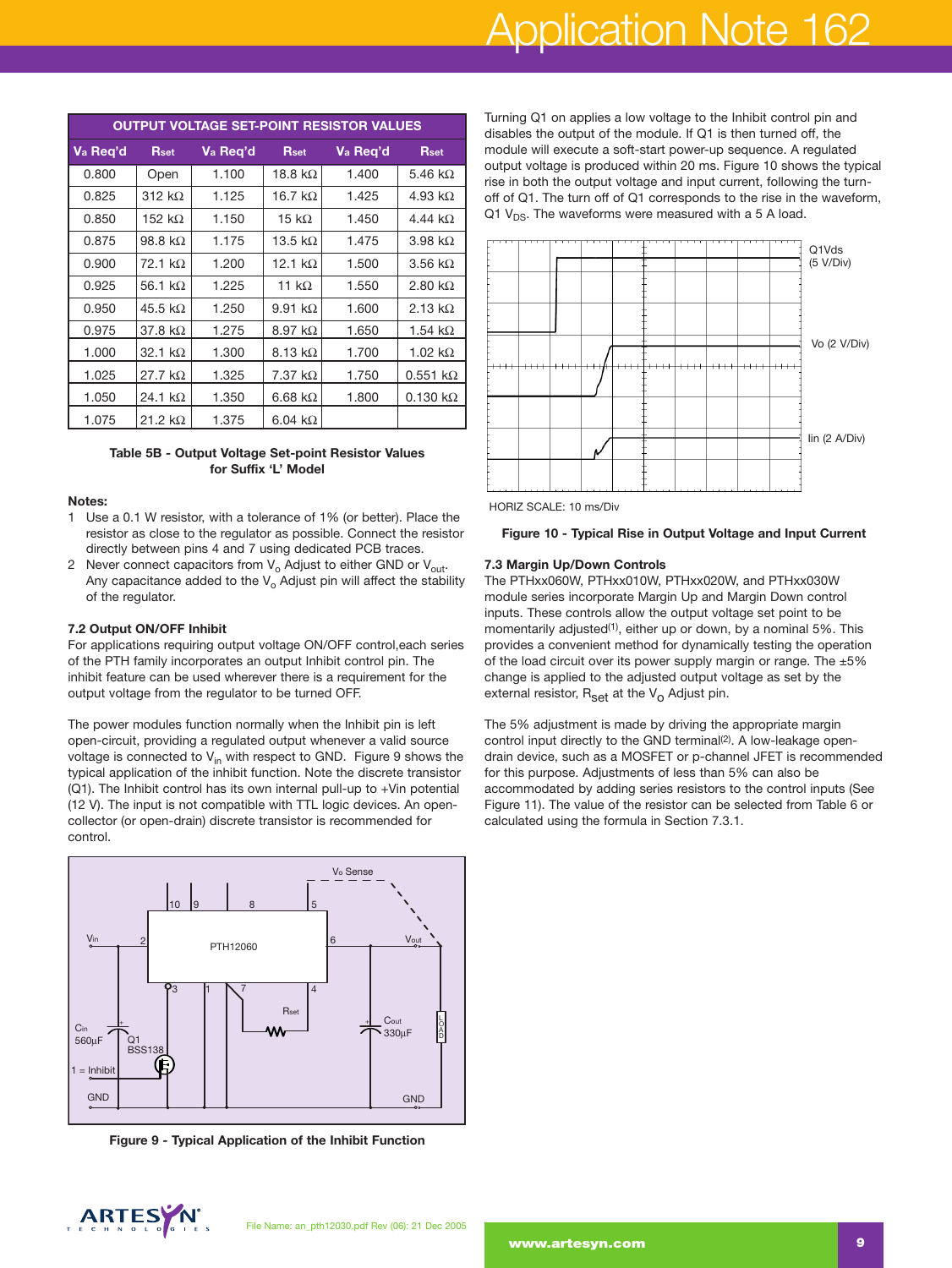### **7.3.1 Up/Down Adjust Resistance Calculation**

To reduce the margin adjustment to something less than 5%, series resistors are required (See  $R_D$  and  $R_U$  in Figure 15). For the same amount of adjustment, the resistor value calculated for  $R_D$  and  $R_{U}$ will be the same. The formula is as follows.

$$
R_u \text{ or } R_d = \frac{499}{\Delta\%} - 99.8 \quad k\Omega
$$

Where ∆% = The desired amount of margin adjust in percent.

### **Notes:**

- 1 The Margin Up and Margin Down controls were not intended to be activated simultaneously. If they are their affects on the output voltage may not completely cancel, resulting in the possibility of a slightly higher error in the output voltage set point.
- 2 The ground reference should be a direct connection to the module GND at pin 7 (pin 1 for the PTHxx050). This will produce a more accurate adjustment at the load circuit terminals. The transistors Q1 and Q2 should be located close to the regulator.
- 3 The Margin Up and Margin Dn control inputs are not compatible with devices that source voltage. This includes TTL logic. These are analog inputs and should only be controlled with a true opendrain device (preferably a discrete MOSFET transistor). The device selected should have low off-state leakage current. Each input sources 8 µA when grounded, and has an open-circuit voltage of 0.8 V.

| % ADJUST | $R_{\rm U}/R_{\rm D}$ |
|----------|-----------------------|
| 5        | $0.0 \text{ k}\Omega$ |
| 4        | 24.9 k <sub>Q</sub>   |
| 3        | 66.5 kQ               |
| 2        | 150.0 k $\Omega$      |
|          | 397.0 $k\Omega$       |

**Table 6 - Margin Up/Down Resistor Values**



**Figure 11 - Margin Up/Down Application Schematic**

#### **7.4 Remote Sense**

The  $V_0$  Sense pin should be connected to  $V_{out}$  at the load circuit (see datasheet standard application). A remote sense improves the load regulation performance of the module by allowing it to compensate for any 'IR' voltage drop between itself and the load. An IR drop is caused by the high output current flowing through the small amount of pin and trace resistance. Use of the remote sense is optional. If not used, the Vout Sense pin can be left open-circuit. An internal low-value resistor (15 Ω or less) is connected between the  $V_0$  Sense and  $V_{\text{out}}$ , ensures that the output voltage remains in regulation.

With the sense pin connected, the difference between the voltage measured directly between the  $V_{\text{out}}$  and GND pins, and that measured from  $V_{\text{out}}$  Sense to GND, is the amount of IR drop being compensated by the regulator. This should be limited to a maximum of 0.3 V.

Note: The remote sense feature is not designed to compensate for the forward drop of non-linear or frequency dependent components that may be placed in series with the converter output. Examples include OR-ing diodes, filter inductors, ferrite beads, and fuses. When these components are enclosed by the remote sense connection they are effectively placed inside the regulation control loop, which can adversely affect the stability of the regulator.

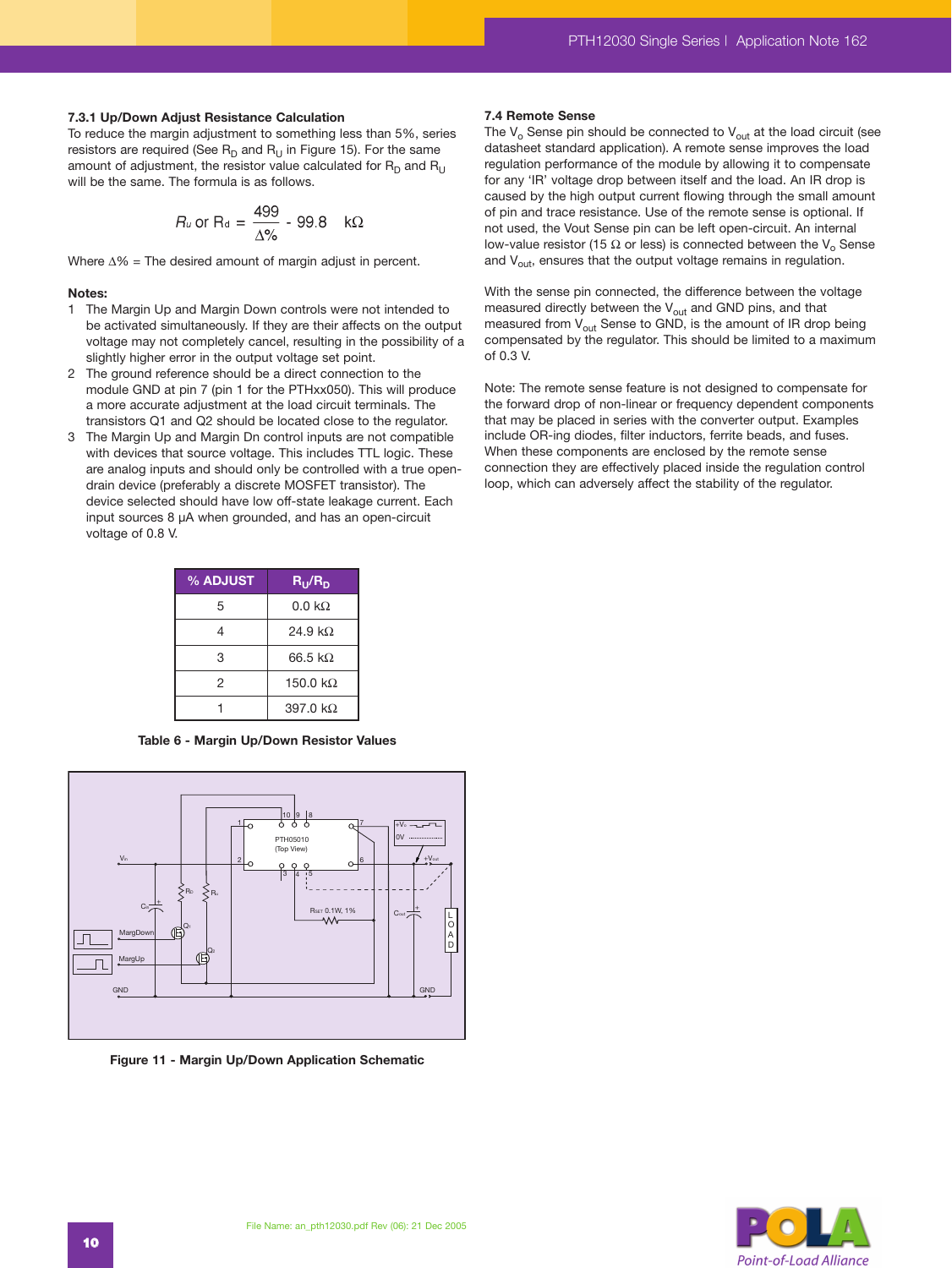# **8. Thermal Information**

# **8.1 Thermal Reference Points**

The electrical operating conditions namely:

- Input voltage,  $V_{in}$
- Output voltage,  $V_o$ <br>• Output current L
- Output current, I<sub>o</sub>

determine how much power is dissipated within the converter. The following parameters further influence the thermal stresses experienced by the converter:

- Ambient temperature
- Air velocity
- Thermal efficiency of the end system application
- Parts mounted on system PCB that may block airflow
- Real airflow characteristics at the converter location

### **8.2 Safe Operating Area Curve**

Thermal characterization data is presented in the datasheet in a safe operating area curve format which is repeated here in Figure 12. This SOA curve shows the load current versus the ambient air temperature and velocity.



# **Figure 12 - Safe Operating Curve PTH12030W Vout = 3.3 V**

### **8.3 Thermal Test Set-up**

All of the data was taken with the converter soldered to a test board which closely represents a typical application. The test board is a 1.6 mm, eight layer FR4 PCB with the inner layers consisting of 2 oz power and ground planes. The top and bottom layers contain a minimal amount of metalisation. A board to board spacing of 1 inch was used. The data represented by the 0 m/s curve indicate a natural convection condition i.e. no forced air. However, since the thermal performance is heavily dependent upon the final system application, the user needs to ensure the thermal reference point temperatures are kept within the recommended temperature rating. It is recommended that the thermal reference point temperatures are measured using either AWG #36 or #40 gauge thermocouples or an IR camera. In order to comply with stringent Artesyn derating criteria, the ambient temperature should never exceed 85 °C. Please contact Artesyn Technologies for further support.

# **9. Use in a Manufacturing Environment**

### **9.1 Recommended Land Pattern**

It is recommended that the customer uses a solder mask defined land pattern similar to that shown in Figures 13 and 14.



**Figure 13 - Recommended Land Pattern (Through - Hole Model)**



**Figure 14 - Recommended Land Pattern (Surface Mount Model)**

Power pin connection should utilize four or more vias to the interior power plane of 0.025 (0.63) I.D. per input, ground and output pin (or the electrical equivalent.

As a surface-mount power component, interconnection to internal power planes will typically be required. This is accomplished by placing a number of vias between the SMT pad and the relevant plane. the number and exact location of these vias should be determined based on electrical resistivity, current flow and thermal requirements.

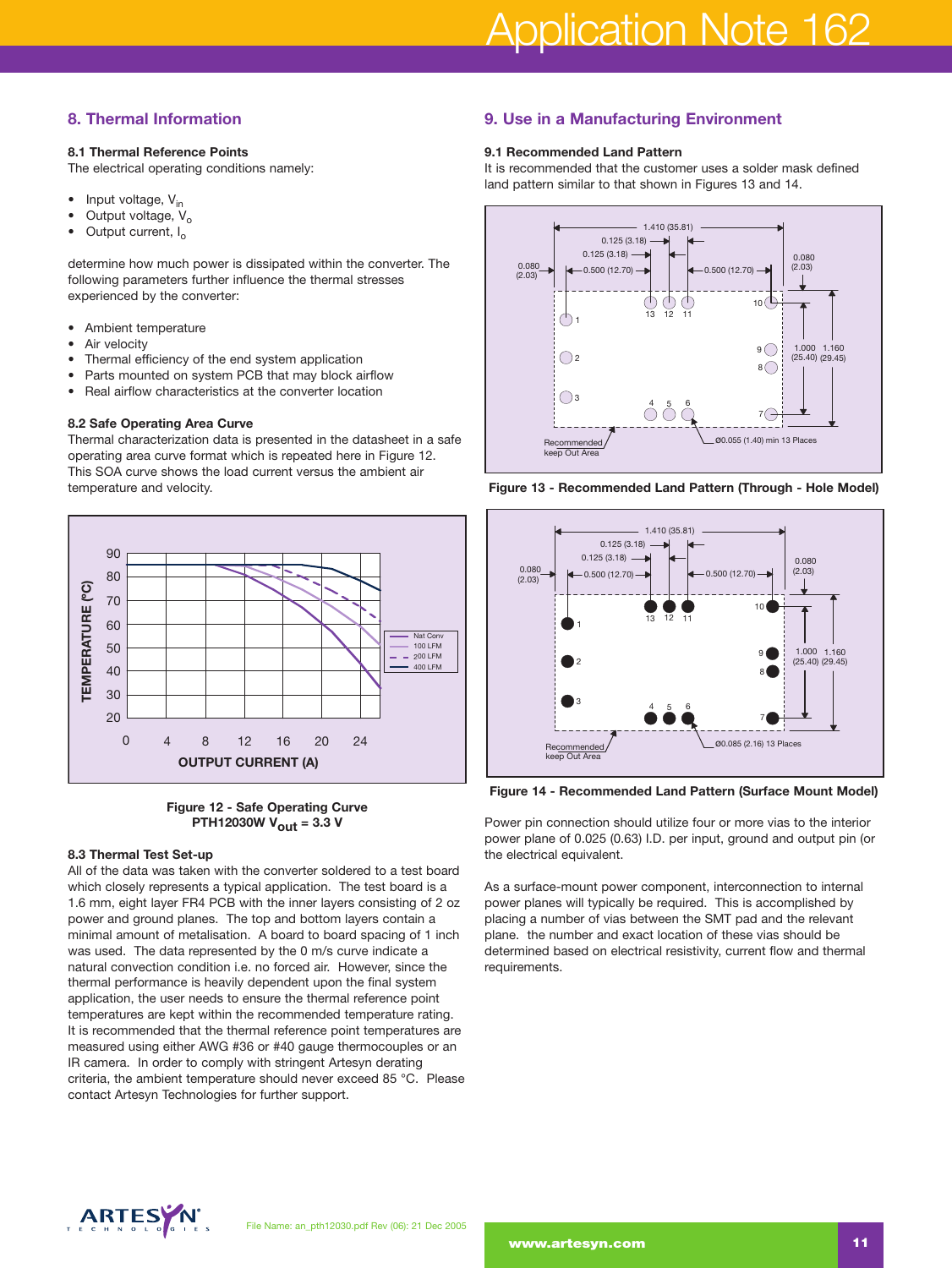# **10. Auto-Track™**

### **10.1 Auto-Track™ Function**

The Auto-Track™ function is unique to the PTH family, and is available with the all "Point-of-Load Alliance" (POLA) products. Auto-Track was designed to simplify the amount of circuitry required to make the output voltage from each module power-up and powerdown in sequence. The sequencing of two or more supply voltages during power-up is a common requirement for complex mixed-signal applications, that use dual-voltage VLSI ICs such as DSPs, microprocessors, and ASICs.

### **10.2 How Auto-Track™ Works**

Auto-Track™ works by forcing the module's output voltage to follow a voltage presented at the Track control pin. This control range is limited to between 0 V and the module's set-point voltage. Once the track-pin voltage is raised above the set-point voltage, the module's output remains at its set-point<sup>(1)</sup>. As an example, if the Track pin of a 2.5 V regulator is at 1 V, the regulated output will be 1 V. But if the voltage at the Track pin rises to 3 V, the regulated output will not go higher than 2.5 V.

When under track control, the regulated output from the module follows the voltage at its Track pin on a voltfor volt basis. By connecting the Track pin of a number of these modules together, the output voltages will follow a common signal during power-up and power-down. The control signal can be an externally generated master ramp waveform, or the output voltage from another power supply circuit<sup>(3)</sup>. For convenience the Track control incorporates an internal RC charge circuit. This operates off the module's input voltage to provide a suitable rising voltage ramp waveform.

### **10.3 Typical Applications**

The basic implementation of Auto-Track allows for simultaneous voltage sequencing of a number of Auto- Track compliant modules. Connecting the Track control pins of two or more modules forces the Track control of all modules to follow the same collective RC ramp waveform, and allows them to be controlled through a single transistor or switch; Q1 in Figure 15.

To initiate a power-up sequence the Track control must first pulled to ground potential. This should be done at or before input power is applied to the modules, and then held for at least 10 ms thereafter. This brief period gives the modules time to complete their internal soft-start initialization, which enables them to produce an output voltage.

Applying a logic-level high signal to the circuit's On/Off Control turns Q1 on and applies a ground signal to the Track control. After completing their internal soft-start intialization, the output of all modules will remain at zero volts while Q1 is on. 10 ms after a valid input voltage has been applied to all modules, Q1 can be turned off. This allows the track control voltage to automatically rise toward to the modules' input voltage. During this period the output voltage of each module will rise in unison with other modules, to its respective set-point voltage.

Figure 16 shows the output voltage waveforms from the circuit of Figure 15 after the On/Off Control is set from a high to a low-level voltage. The waveforms,  $V_{o1}$  and  $V_{o2}$  represent the output voltages from the two power modules, U1 (3.3 V) and U2 (1.8 V) respectively.  $V_{o1}$  and  $V_{o2}$  are shown rising together to produce the desired simultaneous power-up characteristic.

The same circuit also provides a power-down sequence. Powerdown is the reverse of power-up, and is accomplished by lowering the track control voltage back to zero volts. The important constraint is that a valid input voltage must be maintained until the power-down is complete. It also requires that Q1 be turned off relatively slowly. This is so that the Track control voltage does not fall faster than Auto-Track's slew rate capability, which is 1 V/ms. The components R1 and C1 in Figure 15 limit the rate at which Q1 can pull down the Track control voltage. The values of 100 kΩ and 0.1 µF correlate to a decay rate of about 0.17 V/ms.

The power-down sequence is initiated with a low-to-high transition at the On/Off Control input to the circuit. Figure 17 shows the powerdown waveforms. As the Track control voltage falls below the nominal set-point voltage of each power module, then its output voltage decays with all the other modules under Auto-Track™ control.

### **Notes on the Use of Auto-Track™**

- 1 The Track pin voltage must be allowed to rise above the module's set-point voltage before the module can regulate at its adjusted set-point voltage.
- 2 The Auto-Track™ function will track almost any voltage ramp during powe-up, and is compatible with ramp speeds of up to 1V/ms.
- 3 The absolute maximum voltage that may be applied to the Track pin is  $V_{in}$ .
- 4 The module will not follow a voltage at its Track control input until it has completed its soft-start initialization. This takes about 10 ms from the time that the module has sensed that a valid voltage has been applied its input. During this period, it is recommended that the Track pin be held at ground potential.
- 5 The module is capable of both sinking and sourcing current when following a voltage at its Track pin. Therefore startup into an output prebias is not supported during Auto-Track control. Note: A pre-bias holdoff is not necessary when all supply voltages rise simultaneously under the control of Auto-Track.
- 6 The Auto-Track function can be disabled by connecting the Track pin to the input voltage (Vin). With Auto-Track disabled,the output voltage will rise at a quicker and more linear rate after input power is applied.



**Figure 15 - Sequenced Power-up and Power-down Using Auto-Track™**